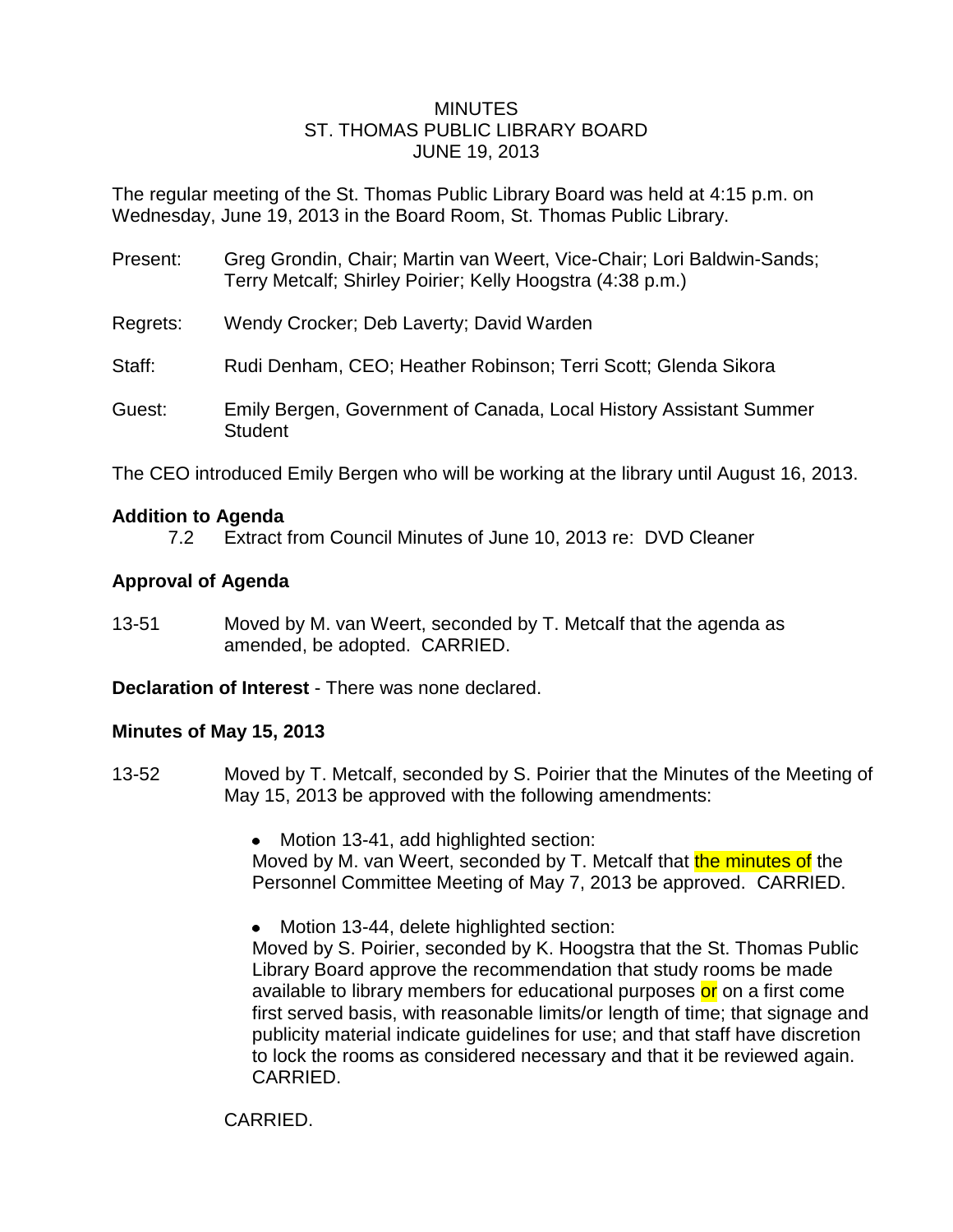# **Reports - Staff**

CEO's Report - Received for information.

## Update

The Words and Music program will be held on the evening of September 25, 2013 at the Princess Avenue Playhouse. The author will be Ottawa mystery writer, Barbara Fradkin.

Author Kristen Den Hartog will be visiting the library during Ontario Public Library Week.

13-53 Moved by S. Poirier, seconded by M. van Weert that the St. Thomas Public Library Board approve the closing for two Staff Development days this year, August  $29<sup>th</sup>$ , and a date in November, to be confirmed. CARRIED.

Library Activities Report - Received for information.

Social Media Report – Received for information.

The Board expressed their interest in the e-services statistics and social media report. They are looking forward to some highlights in a presentation at the September 18, 2013 Board meeting.

Friends Book Sales Report - Received for information.

T. Metcalf commented that the book sales are continually dropping since Zellers closed in the Elgin Mall.

Friends Report - March 2013 - Received for information.

The Horton Farmers' Market is doing well.

#### **Reports - Standing Committees**

Finance and Building and Grounds

The CEO advised that salaries and benefits are on target.

13-54 Moved by T. Metcalf, seconded by L. Baldwin-Sands that the St. Thomas Public Library Board approve the Revenue and Expenditure Statement January to May 31, 2013. CARRIED.

Development Charges – December 31, 2012 – Received for information.

Development Charges – January to May 31, 2013 – Received for information.

Palmer Report January to March 2013 – Received for information.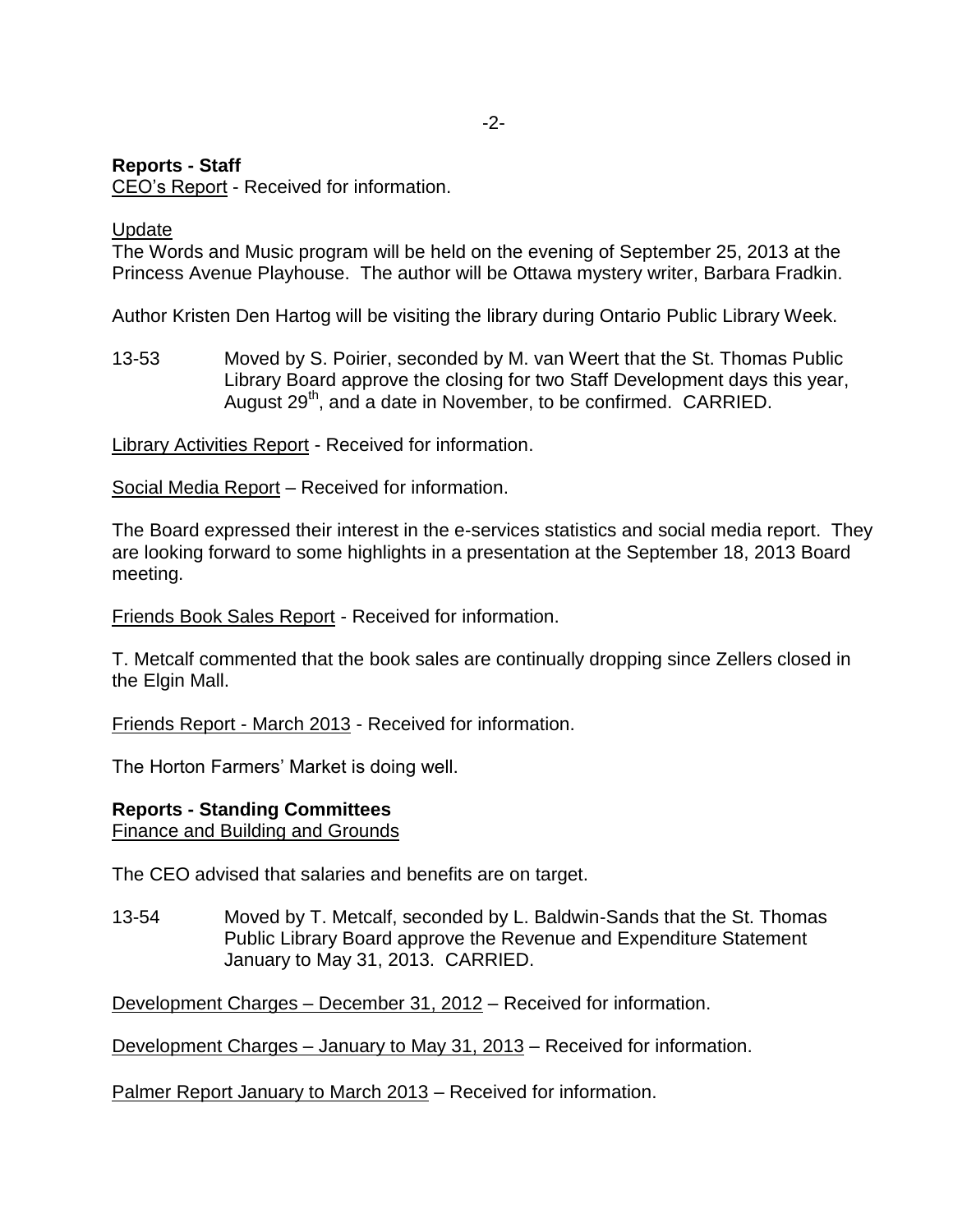The Millworker has fixed the Children's and Teens' Information Desk by placing metal around it, as the chair arms were hitting the edge.

Southern Ontario Library Service – No report.

Personnel and Public Relations – No report.

Federation of Ontario Public Libraries – No report.

## **Correspondence**

Jeff Yurek, MPP, Minister's Award for Innovation and Angus Mowat Award for Excellence – Received for information.

Extract from the Council Minutes of June  $10^{th}$ , 2013 re: DVD Cleaner – Distributed and received for information.

The CEO advised that checking in and out DVDs is very time consuming and they also only circulate for one week. Cleaning DVDs would take even longer. The Library has a DVD cleaner.

## **Other Business**

Strategic Planning – Received for information.

The objectives identify, in broad strokes, the library's vision in the future. The objectives define where we want to go; our action items define how we are going to get there. Over the summer we will be working to develop action plans – those detailed plans that identify how we will be working toward our objectives over the next five years. It is a multi-year plan; some initiatives are already under way; others will be initiated soon, and others perhaps not for a few years.

## "In Camera Session"

13-55 Moved by S. Poirier, seconded by T. Metcalf that the St. Thomas Public Library Board move, "In Camera" to discuss personal matters about an identifiable individual. CARRIED.

K. Hoogstra arrived at 4:38 p.m.

13-56 Moved by T. Metcalf, seconded by M. van Weert that the St. Thomas Public Library Board move, "Out of Camera". CARRIED.